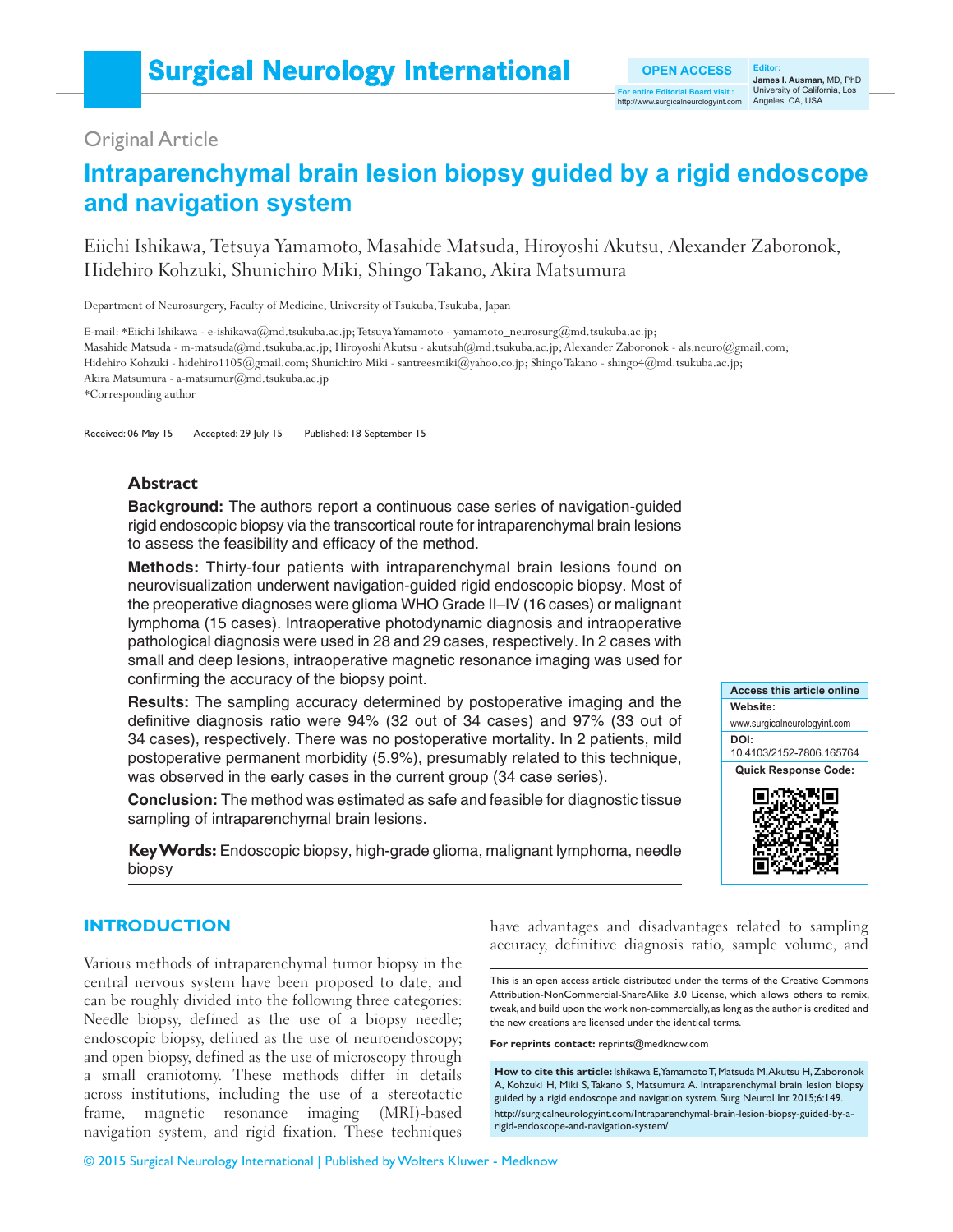risk of complications.[2‑4,6‑14,16‑20] Our previous study of neuronavigation‑guided rigid endoscopic biopsy via the transcortical route showed that the sampling accuracy and the definitive diagnosis ratio were 89% and 100%, respectively, being comparable to those of stereotactic needle biopsy (75% and 87%) or open biopsy (88% and 94%).[18]

Here, we report a continuous case series of navigation‑guided rigid endoscopic biopsy via the transcortical route for intraparenchymal brain lesions. The purpose of this retrospective study is to assess the feasibility and efficacy of the rigid endoscopic biopsy.

# **PATIENTS AND METHODS**

In this retrospective study, 34 continuous cases of patients with intraparenchymal brain lesions discovered on MRI who underwent navigation-guided rigid endoscopic biopsy between January 2009 and July 2014 at our hospital were enrolled. The rigid endoscopic biopsy was selected for deep lesions (>3 cm from the brain surface) that were typically noneloquent areas of the brain such as deep frontal tumors. Other biopsy techniques were selected for surface lesions and/or lesions near the major vessels (open biopsy), intra‑ or para‑ventricular lesions (ventriculoscopy or open biopsy), and deep lesions that were located near the eloquent areas (needle biopsy or open biopsy).

The method of navigation-guided rigid endoscopic biopsy was described in previous reports.[8,13,18] In short, the patient's head was fixed with a Mayfield frame under general anesthesia. As shown in Figure 1, a single or dual transparent sheath was inserted into the front of the target lesion via the burr hole under control of the navigation system (StealthStation®; Medtronic, Inc., Minneapolis, MN, USA). Single port technique was typically selected for a deep lesion approximately 3–5 cm from the brain surface, and dual port technique was typically selected for a deeper (approximately 5–6 cm from the brain surface) and/or vascular rich deep lesion (approximately 4–6 cm from the brain surface) in the white matter. Preoperative MRI data were used to plan the entry point, target sites, and trajectories of the navigation system to avoid the eloquent or vascular structures. When the start of the lesion was visible through the rigid endoscope (EndoArm®; Olympus Corp., Tokyo, Japan), three or more sample sets of the suspected pathological tissue were obtained from the target sites of the lesion under control of the navigation system. In most cases, the intraoperative photodynamic diagnosis (PDD) using 5‑aminolevulinic acid was performed, and the PDD positive tissue samples were submitted for frozen section intraoperative pathological diagnosis. The biopsy was repeated until the samples were confirmed to contain the pathological tissue.

*Surgical Neurology International* 2015, 6:149 http://www.surgicalneurologyint.com/content/6/1/149



**Figure 1: Procedures for rigid endoscopic biopsy using the single port technique (a-c). (a) A round-shaped burr-hole is made. (b) A transparent sheath with diameters of 6.8 mm (or 10.0 mm) is inserted into the front of the target lesion under the control of the navigation system. (c) Observed with a rigid endoscope (a blue column), the lesion is biopsied using a single instrument, such as a biopsy forceps (a green column). Each instrument excepting the rigid endoscope is usually inserted alternately. Procedures for rigid endoscopic biopsy using the dual port technique (d-f). (d) An infinity-shaped burr hole is made. (e) Two transparent sheaths with diameters of 6.8 mm with Nelaton catheters (Fr 18) as alternative inner tubes are inserted into the front of the target lesion under the control of the navigation system. (f) Observed with a rigid endoscope (a blue column), the lesion is biopsied or removed partially using a biopsy forceps (a green column) along with other instrument such as a suction tube (a red column)**

### **RESULTS**

The clinical characteristics of the 34 patients with intraparenchymal brain lesions who underwent rigid endoscopic biopsy via the transcortical route are shown in Table 1. A representative case of navigation-guided rigid endoscopic biopsy for malignant lymphoma in the deep white matter of the left parietal region is shown in Figure 2. The mean age of these patients was 61.6 years. Most of the preoperative diagnoses were glioma WHO Grade II–IV (16 cases) or malignant lymphoma (15 cases). MRI‑based navigation system and rigid endoscopy were used in all cases. Single neuro‑port was used in 28 cases, and the dual ports were used in 6 cases. PDD and intraoperative pathological diagnosis were performed in 28 and 29 cases, respectively, and the endoscopic biopsy without any intraoperative diagnosis was performed only in 1 early case. In 2 cases with small and deep lesions, the intraoperative MRI was used for confirming the accuracy of the biopsy point. In other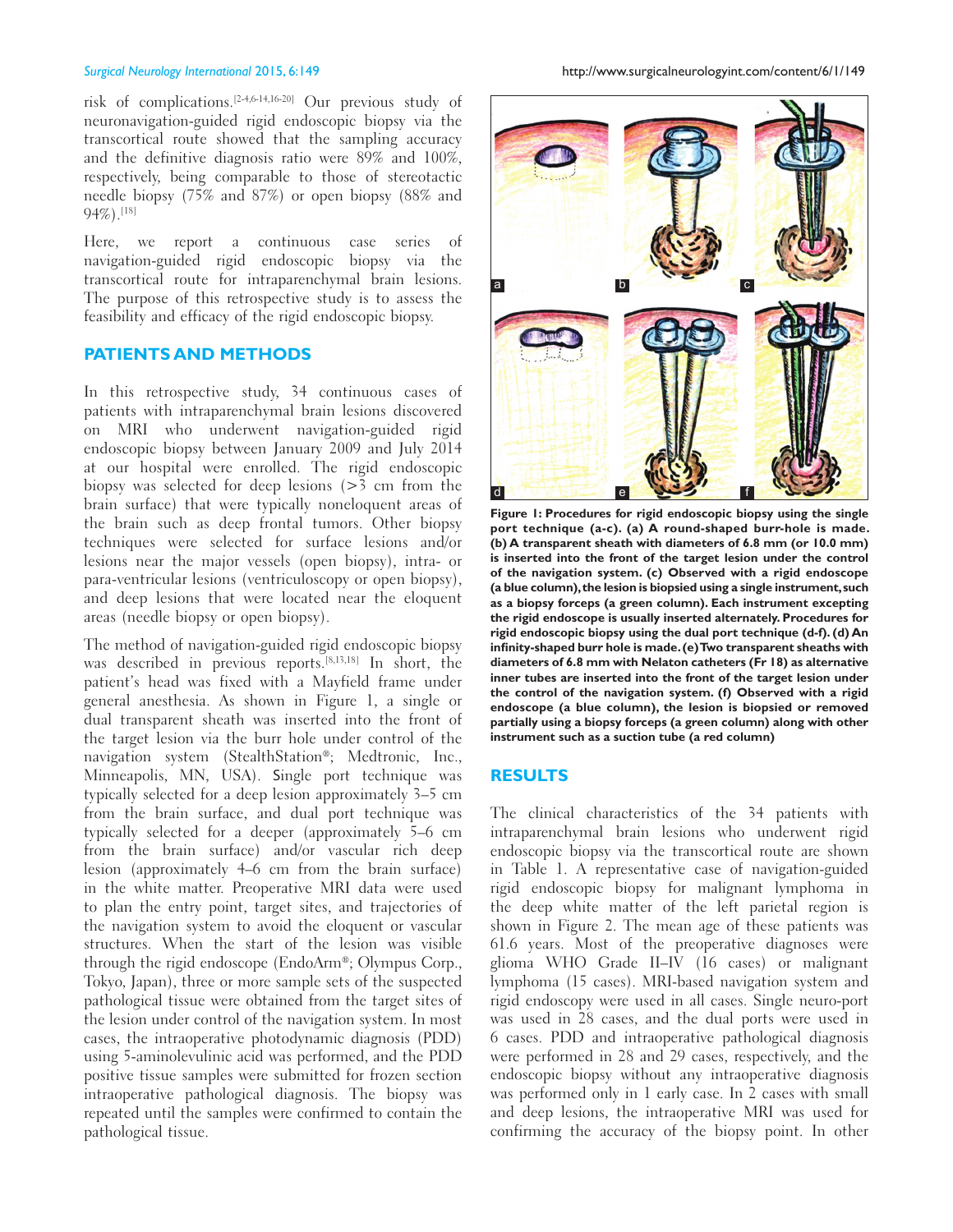

**Figure 2: A representative malignant lymphoma case (patient 29) of navigation-guided rigid endoscopic biopsy using the single port technique for the deep white matter lesion of the left parietal lobe. ((a) axial view of T1-weighted images (WI) after gadolinium administration before the biopsy; (b) T1-weighted images-gadolinium 1-day after the biopsy; (c) T1-weighted images-gadolinium after chemotherapy)**

cases, biopsy point was confirmed by MRI, or computed tomography scan within 3 days after the surgery.

The results of the endoscopic biopsy are shown in Table 2. Median operation time was 148 min, including waiting interval for the intraoperative pathological diagnosis performed 1–3 times. The sampling accuracy confirmed by postoperative imaging and the definitive diagnosis ratio were 94% (32 out of 34 cases) and 97% (33 out of 34 cases), respectively. Uncertain pathologic tissue in the intraoperative frozen section from a patient with border sampling point resulted in the final pathological diagnosis of large B cell lymphoma. Only in one lymphoma case initial endoscopic biopsy resulted in a failed sampling point and repeated biopsy via small craniotomy (open biopsy) was performed. In that case, the use of corticosteroids before surgery, registration error in the MRI‑based navigation, and pseudo positive PDD were the causes of the failure. Navigation‑guided endoscopic biopsy using dual port, the technique of which was described in a previous paper,[8] was performed in 6 cases with the deeper‑seated and/or vascular rich tumor lesions and the final pathological diagnosis was made for all cases.

There was no postoperative mortality. Only in 2 early cases of this 34‑case series, minor postoperative permanent morbidity (5.9%), presumably related to this technique, was observed. One patient with moderate hemiparesis before surgery had worsened hemiparesis probably due to edema and ischemia of the pyramidal tract. Another patient had quadrantanopia due to the injury of the optic tract. Only 2 patients had transient neurological deterioration after the surgery, including 1 patient with transient symptomatic increased bleeding in the residual tumor lesion with mild preoperative

**Table 1: Case series of navigation-guided endoscopic** 

| biopsy                                                   |      |  |
|----------------------------------------------------------|------|--|
| Number (cases)                                           | 34   |  |
| Sex (Men/Women)                                          |      |  |
| Mean age                                                 | 61.6 |  |
| Most suspected diagnosis on preoperative imaging (cases) |      |  |
| Glioma (GII-IV)                                          | 16   |  |
| Lymphoma                                                 | 15   |  |
| Others                                                   | 3    |  |
| Used techniques (cases)                                  |      |  |
| MRI-based navigation system                              | 34   |  |
| Rigid endoscopy                                          | 34   |  |
| Port (transparent sheath)                                | 34   |  |
| Single port                                              | 28   |  |
| Dual ports                                               | 6    |  |
| Intraoperative photodynamic diagnosis                    | 28   |  |
| Intraoperative pathological diagnosis                    | 29   |  |
| Intraoperative MRI                                       | 2    |  |
| MRI: Magnetic resonance imaging                          |      |  |

| Table 2: Results of navigation-guided endoscopic biopsy |  |  |  |  |  |
|---------------------------------------------------------|--|--|--|--|--|
|---------------------------------------------------------|--|--|--|--|--|

| Number (cases)                                | 34               |
|-----------------------------------------------|------------------|
| Operation time (median)                       | 148 min (78-255) |
| Intraoperative photodynamic diagnosis (cases) | 28               |
| Positive diagnosis                            | 26               |
| Negative diagnosis                            | 2                |
| Intraoperative pathological diagnosis (cases) | 29               |
| Positive (including pathologic tissue)        | 28               |
| Negative (no pathologic tissue)               |                  |
| Accuracy of biopsy point on postoperative     | 34               |
| imaging (cases)                               |                  |
| Accurate point                                | 32               |
| Border point                                  |                  |
| <b>Failed point</b>                           |                  |
| Final pathological diagnosis (cases)          | 34               |
| Glioma (GII-IV)                               | 18               |
| Lymphoma                                      | 13               |
| Others                                        | 2                |
| No pathologic tissue                          |                  |

intratumoral bleeding, and 1 patient with worsened aphasia due to the enlargement of the biopsy cavity. One patient had complete atrioventricular block after surgery, which was thought to be incidental cardiac trouble independent of the neurosurgical technique. Three cases had asymptomatic minor bleedings in the postresection cavity or in the residual tumor lesion.

# **DISCUSSION**

In the present study, the largest case series among other reports using navigation‑guided rigid endoscopic biopsy has been analyzed; with the definitive diagnosis ratio of 97% in 34 continuous cases of patients. In 6 cases,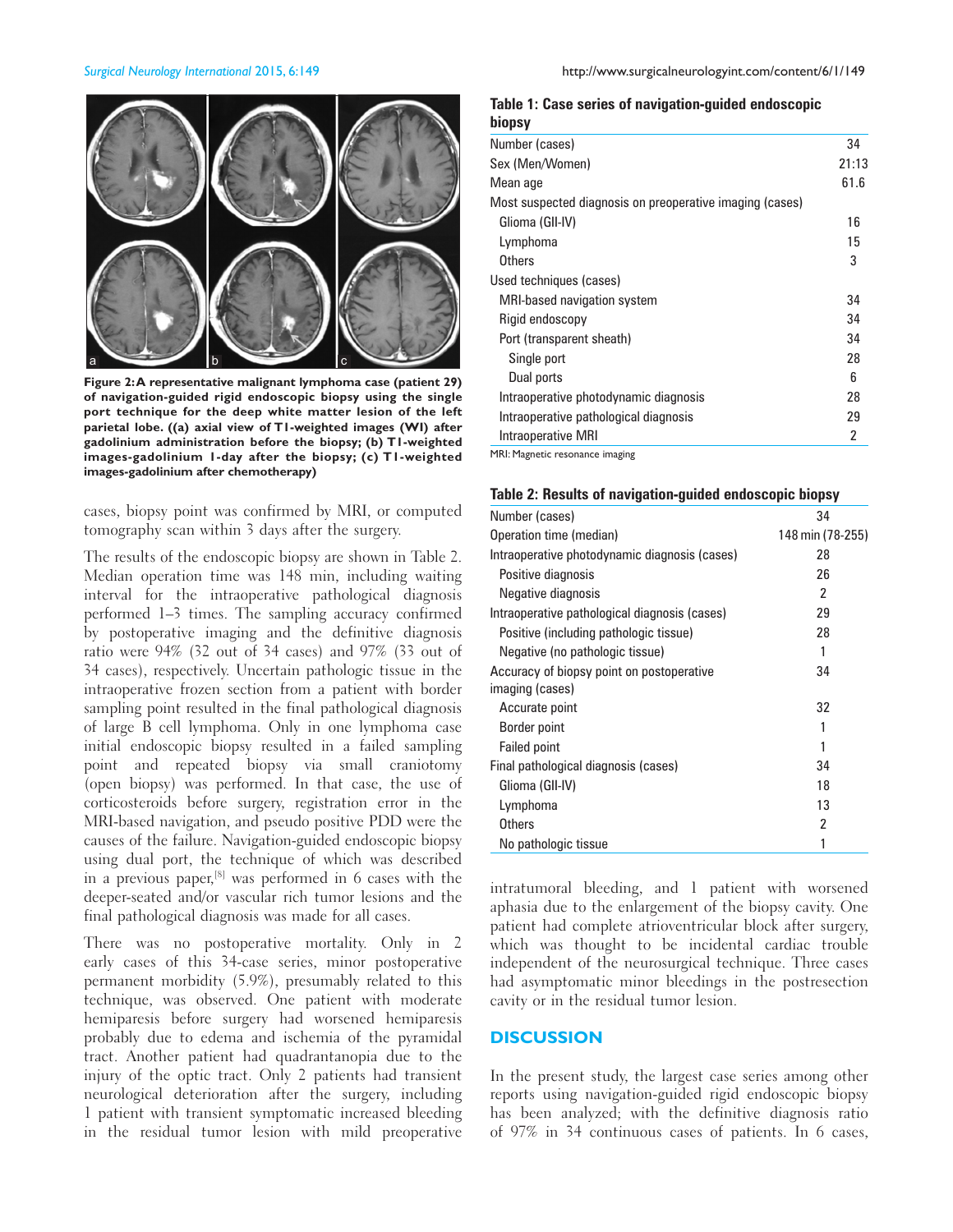the dual port technique was used to access deeper lesions, resulting in 100% of the definitive diagnosis ratio. Such results were similar to those in smaller case series (100% in 6 cases and 100% in 21 cases) of navigation‑guided rigid endoscopic biopsy performed in other institutions.[10,17] The analysis of medical reports showed that the tissue diagnosis was feasible in 362 out of 387 rigid endoscopic biopsies for intraparenchymal brain lesions (38 cases) as well as in other lesions including those in periventricular and intraventricular location (349 cases), with a diagnostic yield of 93.54%. From this, we can conclude that rigid endoscopic biopsy of brain tumors has a high diagnostic yield.[1] The results are comparable to those of the previous reports describing other surgical techniques.[2‑4,6,7,9,12,14,16,20]

We believe that the key characteristics of the ideal biopsy procedure include (1) accurate sampling using a variety of techniques including neuronavigation, intraoperative PDD, and intraoperative pathological diagnosis, (2) sampling a large volume, and (3) visualization of the intraparenchymal structures during surgery. Although open biopsy might be superior to needle biopsy with regards to these key points, both approaches are not always optional for all biopsy cases, including lesions in some deep areas of the white matter, the brain stem and the basal ganglia. We believe that the navigation‑guided rigid endoscopic biopsy is a good alternative to other biopsy methods, except for superficial brain lesions, and brain stem lesions.

PDD might be helpful to immediately evaluate whether an accurate sample is obtained from the intraparenchymal brain lesion, including high-grade glioma and malignant lymphoma diagnosis.[5,15,19] However, there were some negative‑fluorescence cases including 2 patients in our series. In addition, positive fluorescence is not always sufficient for detecting an accurate sample because the surrounding area containing normal tissue can be fluorescently positive. Therefore, a combination of multi-modal techniques including intraoperative pathological diagnosis and PDD might be necessary to ensure accurate sampling from a small target. It should also be taken into consideration that the navigation‑guided endoscopic biopsy might prolong the operation time when compared with the stereotactic needle biopsy. However, the needle biopsy has the disadvantage of non visualization of the intraparenchymal structures. Also in our previous study, stereotactic needle biopsy had the highest complication rate (13%) among the three approaches,[18] although there was no statistical difference.

# **CONCLUSION**

We have reported 34 cases of the navigation-guided endoscopic biopsy for intraparenchymal brain lesions. This method was concluded to be safe and feasible for diagnostic tissue sampling.

### **Acknowledgments**

We would like to thank Thomas Mayers (Medical English Communication Center, Faculty of Medicine, University of Tsukuba) for native English revision.

# **Financial support and sponsorship**  Nil.

### **Conflicts of interest**

There are no conflicts of interest.

# **REFERENCES**

- 1. Azab WA, Nasim K, Chelghoum A, Parwez A, Salaheddin W. Endoscopic biopsy of brain tumors: Does the technique matter? Surg Neurol Int 2014;5:159.
- 2. Bernays RL, Kollias SS, Khan N, Brandner S, Meier S, Yonekawa Y. Histological yield, complications, and technological considerations in 114 consecutive frameless stereotactic biopsy procedures aided by open intraoperative magnetic resonance imaging. J Neurosurg 2002;97:354-62.
- 3. Czyz M, Tabakow P, Weiser A, Lechowicz-Glogowska BE, Zub LW, Jarmundowicz W. The safety and effectiveness of low field intraoperative MRI guidance in frameless stereotactic biopsies of brain tumours-design and interim analysis of a prospective randomized trial. Neurosurg Rev 2014;37:127-37.
- 4. Frati A, Pichierri A, Bastianello S, Raco A, Santoro A, Esposito V, *et al.* Frameless stereotactic cerebral biopsy: Our experience in 296 cases. Stereotact Funct Neurosurg 2011;89:234-45.
- 5. Grossman R, Nossek E, Shimony N, Raz M, Ram Z. Intraoperative 5‑aminolevulinic acid‑induced fluorescence in primary central nervous system lymphoma. J Neurosurg 2014;120:67-9.
- 6. Jain D, Sharma MC, Sarkar C, Gupta D, Singh M, Mahapatra AK. Comparative analysis of diagnostic accuracy of different brain biopsy procedures. Neurol India 2006;54:394-8.
- 7. Lu Y, Yeung C, Radmanesh A, Wiemann R, Black PM, Golby AJ. Comparative effectiveness of frame-based, frameless, and intraoperative magnetic resonance imaging-guided brain biopsy techniques. World Neurosurg 2015;83:261-8.
- 8. Masuda Y, Ishikawa E, Takahashi T, Ihara S, Yamamoto T, Zaboronok A, *et al.* Dual-port technique in navigation-guided endoscopic resection for intraparenchymal brain tumor. Surg Neurol Int 2012;3:35.
- 9. McGirt MJ, Woodworth GF, Coon AL, Frazier JM, Amundson E, Garonzik I, *et al.* Independent predictors of morbidity after image-guided stereotactic brain biopsy: A risk assessment of 270 cases. | Neurosurg 2005;102:897-901.
- 10. Nagahisa S, Watabe T, Sasaki H, Nishiyama Y, Hayashi T, Hasegawa M, *et al.* Surgical navigation-assisted endoscopic biopsy is feasible for safe and reliable diagnosis of unresectable solid brain tumors. Neurosurg Rev 2013;36:595-600.
- 11. Nimsky C, Fujita A, Ganslandt O, von Keller B, Kohmura E, Fahlbusch R. Frameless stereotactic surgery using intraoperative high-field magnetic resonance imaging. Neurol Med Chir (Tokyo) 2004;44:522-33.
- 12. Nishihara M, Sasayama T, Kudo H, Kohmura E. Morbidity of stereotactic biopsy for intracranial lesions. Kobe J Med Sci 2011;56:E148-53.
- 13. Onuma K, Ishikawa E, Matsuda M, Shibata Y, Satomi K, Yamamoto T, *et al.* Navigation-guided endoscopic biopsy for pathological diagnosis for intraparenchymal pure germinoma near the ventricular trigone. Surg Neurol Int 2012;3:9.
- 14. Quinn J, Spiro D, Schulder M. Stereotactic brain biopsy with a low-field intraoperative magnetic resonance imager. Neurosurgery 2011;68 1 Suppl Operative: 217-24.
- 15. Schucht P, Knittel S, Slotboom J, Seidel K, Murek M, Jilch A, *et al.* 5-ALA complete resections go beyond MR contrast enhancement: Shift corrected